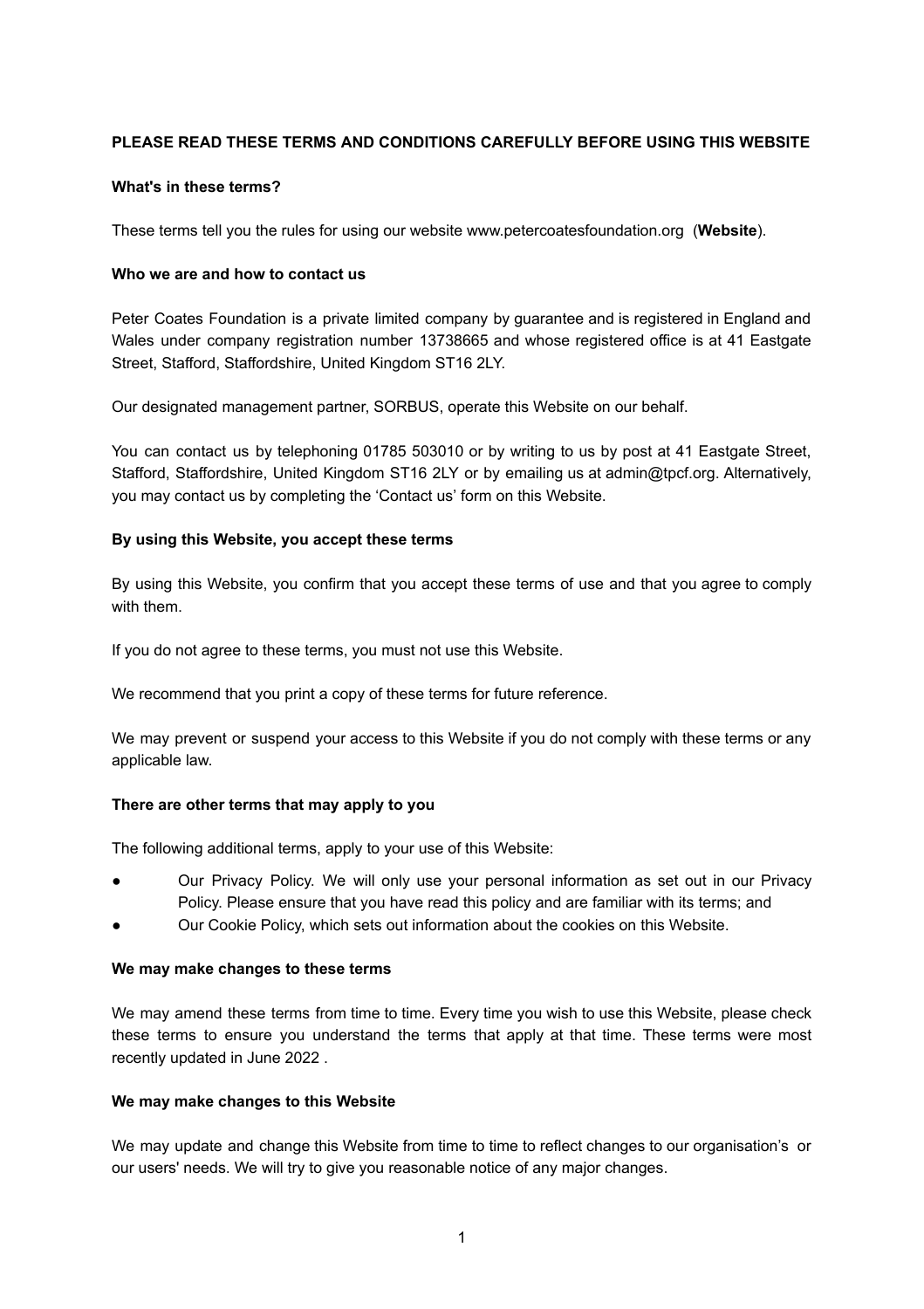## **We may suspend or withdraw this Website**

This Website is made available free of charge.

We do not guarantee that this Website, or any content on it, will always be available or be uninterrupted. We may suspend or withdraw or restrict the availability of all or any part of this Website for business and operational reasons. Where possible, we will try to give you reasonable notice of any suspension or withdrawal.

You are also responsible for ensuring that all persons who access this Website through your internet connection are aware of these terms of use and other applicable terms and conditions and policies, and that they comply with them.

## **We may transfer this Agreement to someone else**

We may transfer our rights and obligations under these terms to another organisation. We will always tell you in writing if this happens and we will ensure that the transfer will not affect your rights under the contract.

## **This Website is only for users in the UK**

This Website is directed to people residing in the United Kingdom. We do not represent that content available on or through this Website is appropriate for use or available in other locations.

## **How you may use material on this Website**

We are the owner or the licensee of all intellectual property rights in this Website, and in the material published on it. Those works are protected by copyright laws and treaties around the world. All such rights are reserved. Save as provided in this section, you are not permitted to use our trademarks and/or any other intellectual property rights without our prior written approval.

You may print off one copy, and may download extracts, of any page(s) from this Website for your personal use or internal business use only and you may draw the attention of others to content posted on this Website.

You must not modify the paper or digital copies of any materials you have printed off or downloaded in any way, and you must not use any illustrations, photographs, video or audio sequences or any graphics separately from any accompanying text.

Our status (and that of any identified contributors) as the authors of content on this Website must always be acknowledged.

You must not use any part of the content on this Website for commercial purposes without obtaining a licence to do so from us or our licensors.

If you print off, copy or download any part of this Website in breach of these terms of use, your right to use this Website will cease immediately and you must, at our option, return or destroy any copies of the materials you have made.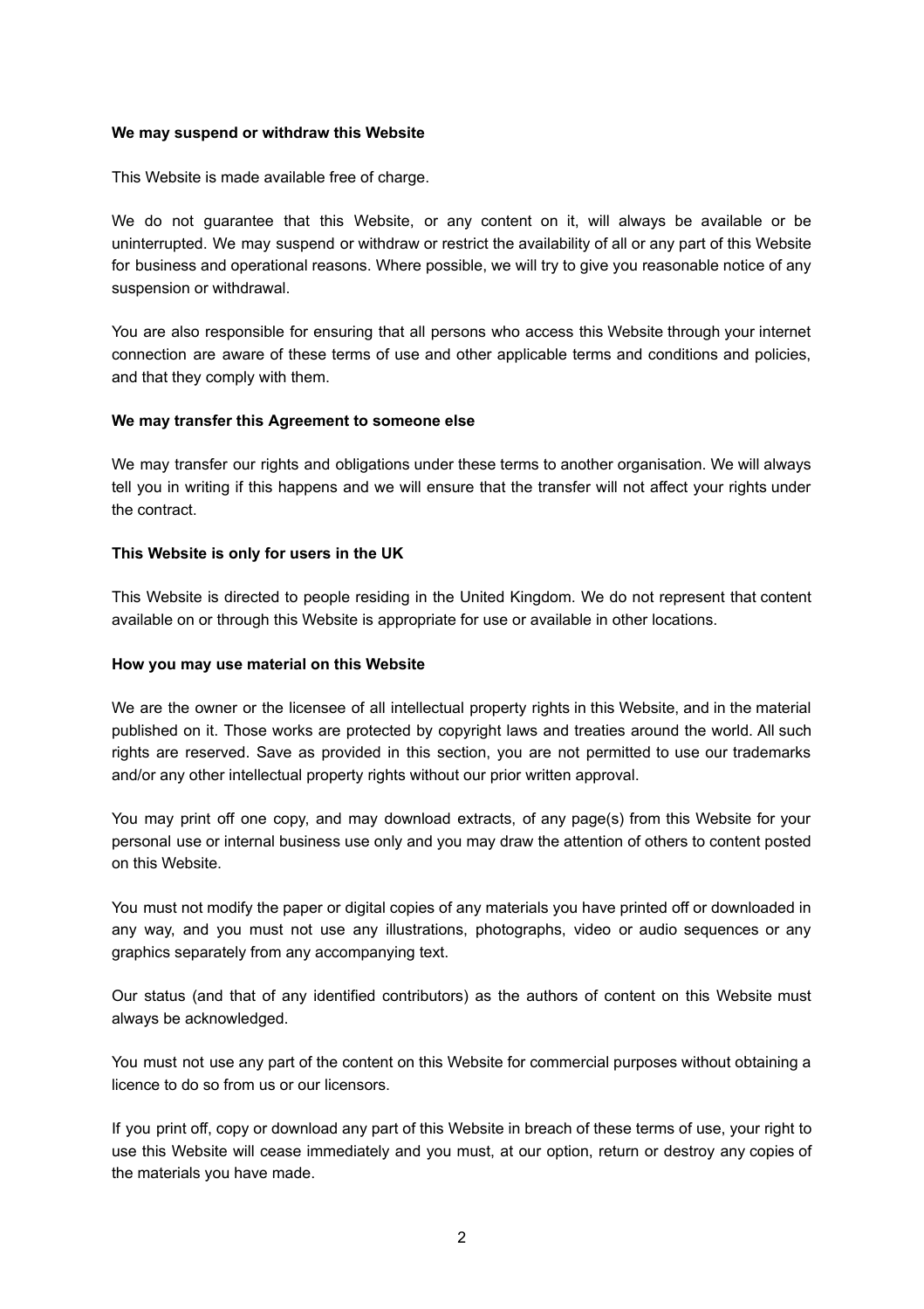You agree not to adjust, try to circumvent or delete any notices contained on this Website or in the content published on this Website (including any intellectual property notices).

## **Do not rely on information on this Website**

The content on this Website is provided for general information only. It is not intended to amount to advice on which you should rely. You must obtain professional or specialist advice before taking, or refraining from, any action on the basis of the content on this Website.

Although we make reasonable efforts to update the information on this Website, we make no representations, warranties or guarantees, whether expressed or implied, that the content on this Website is accurate, complete or up to date.

## **We are not responsible or liable for third party websites we link to**

Where this Website contains links to other sites and resources provided by third parties (such as a link to the Peter Coates MSc in Entrepreneurship course on Staffordshire University's site), these links are provided for your information only. Such links should not be interpreted as approval by us of those linked websites or information you may obtain from them.

We have no control over the contents of those sites or resources.

## **Our responsibility for loss or damage suffered by you**

### **Whether you are a consumer or a business user**:

We do not exclude or limit in any way our liability to you where it would be unlawful to do so under applicable law.

#### **If you are a business user**:

- We exclude all implied conditions, warranties, representations or other terms that may apply to this Website or any content on it.
- We will not be liable to you for any loss or damage, whether in contract, tort (including negligence), breach of statutory duty, or otherwise, even if foreseeable, arising under or in connection with:
	- use of, or inability to use, this Website; or
	- use of or reliance on any content displayed on this Website.
- In particular, we will not be liable for:
	- loss of profits, sales, business, or revenue (in each case, whether direct, indirect or consequential);
	- business interruption (whether direct, indirect or consequential);
	- loss of anticipated savings (whether direct, indirect or consequential);
	- loss of business opportunity, goodwill or reputation (whether direct, indirect or consequential); or
	- any other indirect or consequential loss or damage.

#### **If you are a consumer user**: